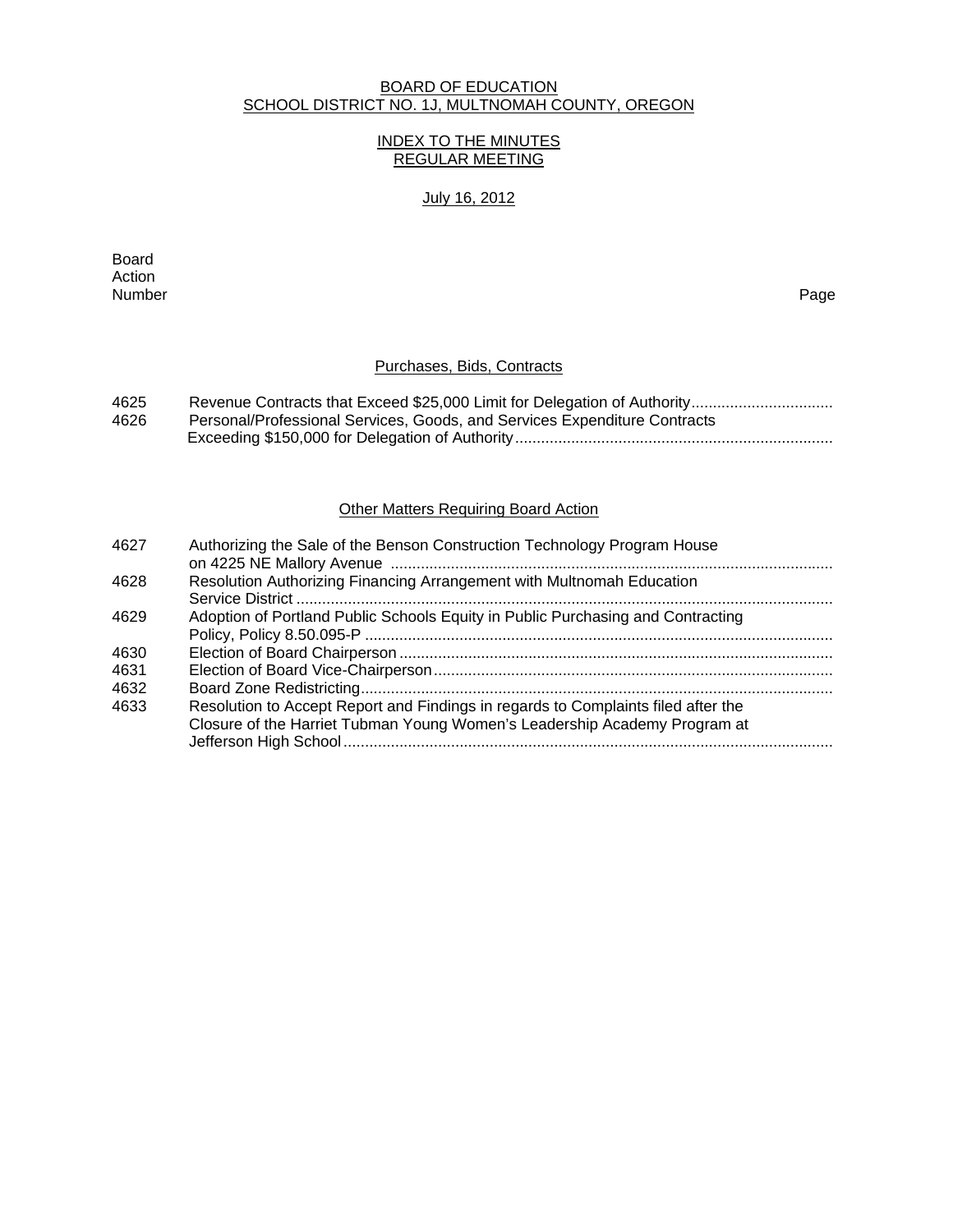#### OFFICE OF THE BOARD OF EDUCATION SCHOOL DISTRICT NO. 1J, MULTNOMAH COUNTY, OREGON BLANCHARD EDUCATION SERVICE CENTER PORTLAND, OREGON

The Regular Meeting of the Board of Education came to order at 5:01pm at the call of Co-Chair Martin Gonzalez in the Board Auditorium of the Blanchard Education Service Center, 501 N. Dixon St, Portland, Oregon.

There were present: Pam Knowles, Co-Chair Ruth Adkins Bobbie Regan Trudy Sargent – *via phone* Martin Gonzalez, Co-Chair Matt Morton Greg Belisle

Alexia Garcia, Student Representative

**Staff**  Carole Smith, Superintendent Caren Huson-Quiniones, Board Senior Specialist

## **PRESENTATION: MARTIN LUTHER KING JR. SCHOOL**

Kim Patterson, Principal of King School, provided a video field trip for the board, stating that they were transforming their school with the help of the School Improvement Grant. Ms. Patterson commented that she would love it if the Board would look at a balanced calendar for the District next year. King School is an IB school which uses inquiry based learning. It is a very diverse school and that was the key to their success.

## **SALE OF BENSON CONSTRUCTION TECHNOLOGY PROGRAM HOUSE**

Carol Campbell, Benson Principal, reported that 16 houses have been constructed by Benson students over the years and then placed on the market to sell. It is an exemplary program and they want to bring back the opportunity for students to receive design experience as they had to drop their drafting program. Every student at Benson participates in the program one way or the other.

Bob Alexander, Program Director, reported that the house had been on the market for one weekend and we received a great offer; the net proceeds of the sale go back into the program.

## **STUDENT INFORMATION SYSTEM**

Dustin Milberg, IT Director, provided a brief overview and PowerPoint presentation, stating that staff has engaged in a process with other districts and their IT departments. Mr. Milberg reported that the vendor will no longer support our ESIS information system. MESD, NWRESD, WESD and CGESD have partnered as the Cascade Technology Alliance (CTA) to purchase server hardware and establish an Edupoint hosting site. PPS has evaluated multiple options and identified the CTA solution as the most successful and sustainable. MESD four-year financing will cover license costs of approximately \$471,000; the remaining ITEC funding of \$800,000 is available from the EdBox project for project resources costs.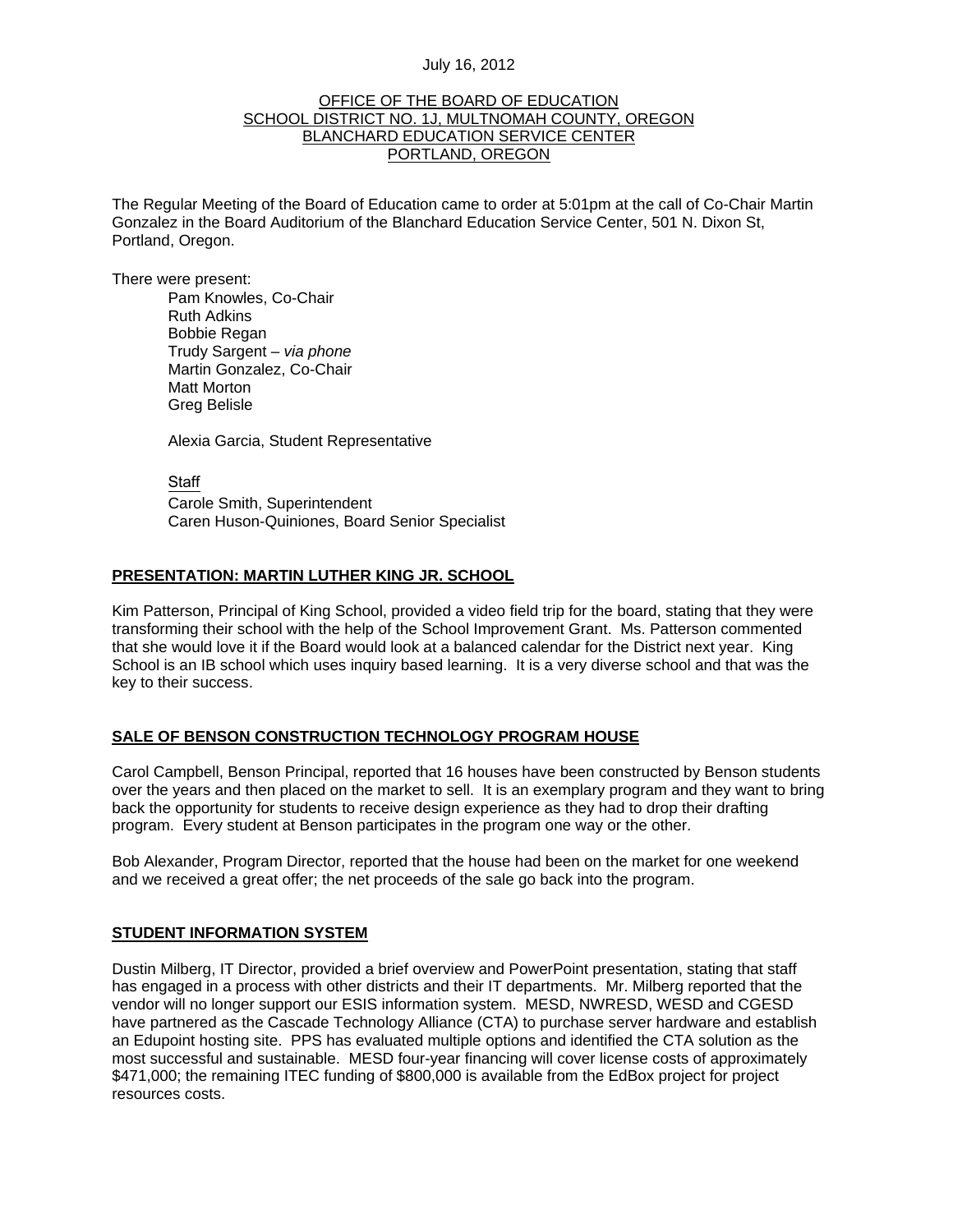Director Regan stated that her concern was that this was the first the Board has heard about this; she would have like to been informed about this in advance as it is a \$1.3 million project and a Board workshop should have been held. Superintendent Smith responded that the process has required so many partners and discussions and there really was no reason why the Board was not informed in advance. Director Belisle commented that he appreciated the assistance from MESD so that borrowing will not affect our general fund dollars. In response to a request from Director Sargent, David Wynde, Deputy Chief Financial Officer, explained the financial issues.

Director Adkins questioned the status of EdBox. Marita Ingalsbe, IT Program Director, responded that the project was a continuation of EdBox. The new system will replace GradeBook, but there was not a lot of differences between the two systems. The new system will actually do what teachers have been asking for.

Director Regan asked for an explanation as to why EdBox was not up to date. Melissa Goff, Director of Teaching and Learning, responded that not all teacher accounts were up to date. Shifting from a paper grade book to an electronic grade book is a great jump for teachers; many are choosing to use their own paper copy of the book and then transfer grades to the electronic system later in the year. Staff has had conversations with the Portland Association of Teachers about the electronic grade book.. Director Regan mentioned that with the new system coming on board, she hoped we had a commitment from teachers to use the new software. Gwen Sullivan, PAT President, responded that many parents do not have access to computers and teachers use a lot of time to input the data, yet get phone calls from parents who say they have not received information on their children, because they do not have access to a computer. There needs to be more dialogue about communication tools for families.

Student Representative Garcia stated that we also need to survey students about EdBox as she sees students stressed out about their grades.

## **SECOND READING: EQUITY IN PUBIC CONTRACTING POLICY**

Melvin Oden-Orr, Counsel for National Association of Minority Contractors, spoke in support of the resolution. His organization focuses on advancing the interests of minority contracts and to eliminate the barriers they face. The District was taking a bold step in the right direction.

Gale Castillo, President of the Hispanic Metropolitan Chamber, testified in support of the policy, stating that PPS needs to be very planful and focused as the implementation of the policy was the key to our success. She urged focus on communities of color and women as they are the most underutilized. The aspirational goal of 18% was doable and modest. District staff will need to communicate clearly with clients and to hold them accountable. If the District receives mediocre or unacceptable proposals, she hopes staff will have the guts to say go back and try again.

Kevin Jeans Gail, Director of Portland Workforce Alliance, thanked the Board for the policy. It was a good use of public dollars and it provides the opportunity for students to seek career choices.

Justice Rajee, Coalition of Black Men, stated his support of the policy.

James Posey, Coalition of Black Men, commented that he was very pleased with the policy and it will be an anchor in the community in terms of equity. He hopes this policy will be institutionalized over the long haul as he has seen policies come and go, but at the end of the day, it was all about who implements the policy and the commitment of the Board long term.

Elaine Holt and Lee Fleming, Sr. Analyst.

Director Regan questioned if the aspirational goals should be higher. Elaine Holt, Purchasing Assistant Director, responded that 30% was being hit by several organizations around Portland . In looking at how they achieved that, it was done mainly through alternative contracting which is something we are looking to do. We wanted to start with a target that was respectful and achievable. We intend to move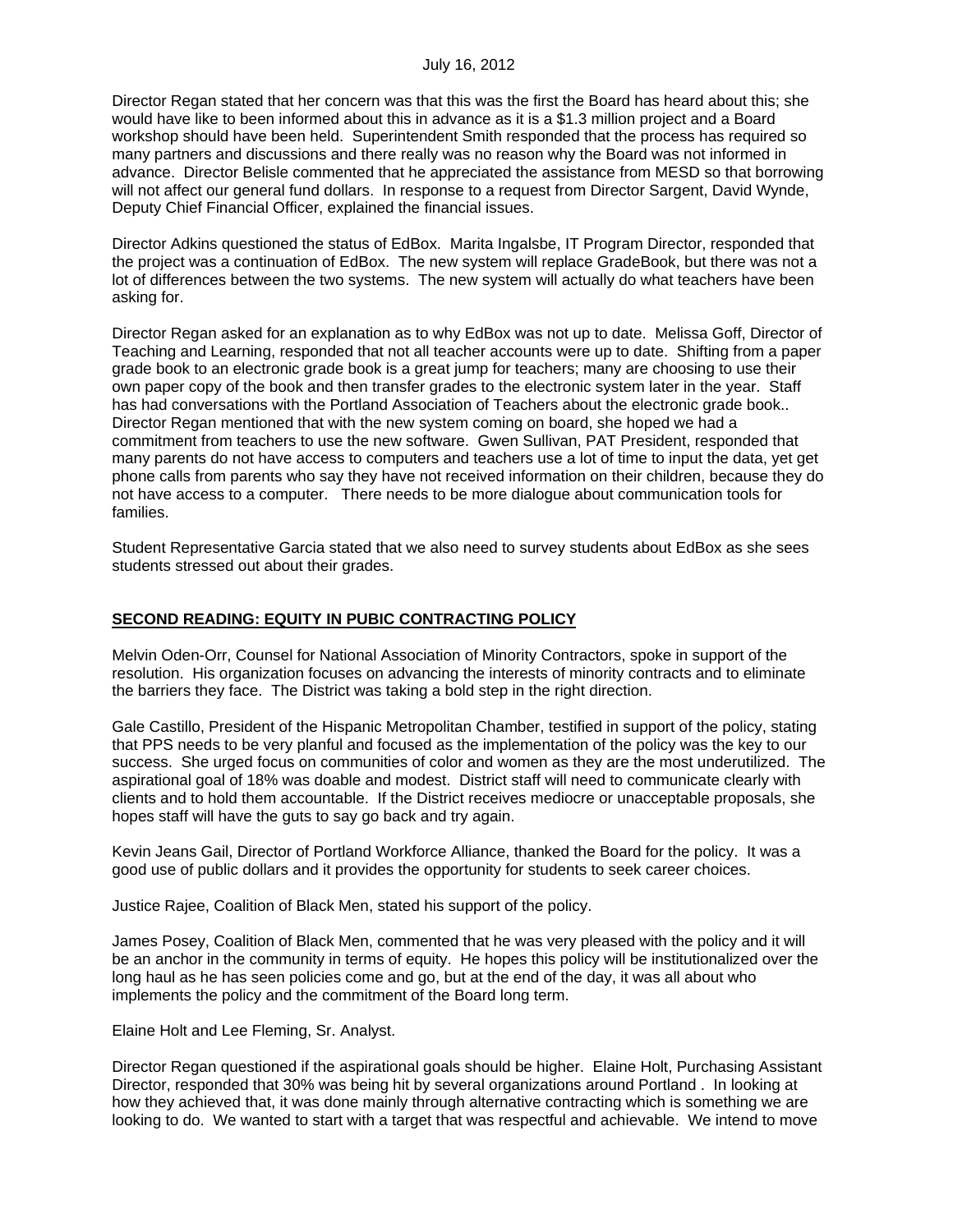that target up as it became doable. We are the first K-12 organization in Oregon adopting a policy such as this. Director Regan commented that for the record, she wants the aspirational goal to be higher in the Administrative Directive.

Director Sargent stated that alternative contracting is not based on price but on other reasons. She sees this as a way to open up opportunities for people to contract with the District, but she did not want to pay a lot more to do that. She would be concerned about how much we used alternative contracting. She would caution that we need competitive bidding in order to stretch our dollars as much as we can.

Director Morton commented that he was completely supportive of the policy and that it was a reflection of our commitment in this District; implementation will be very important.

Co-Chair Gonzalez asked whether or not PPS would re-bid if a bidder makes no equity commitments. Ms. Holt responded that the District will always have the option to cancel a bid or RFP at any point. Mr. Wynde added that staff recognizes that the proposed policy was taking the equity policy and applying it to one area of our business, and that requires a culture change in the organization. We have to be proactive and focused. If an item is purely a low bid contract, then it will be given to whoever comes up with the best price. If it is a more complex piece of work, and price is not the only concern, then alternative contracting will be used. Mr. Wynde added that staff took the advice of outside counsel, and because PPS has not done a disparity study, we have to have a policy that is race and gender neutral. The inspiration for this policy was our equity racial educational policy.

# **ADJOURN**

Co-Chair Gonzalez adjourned the meeting at 7:14pm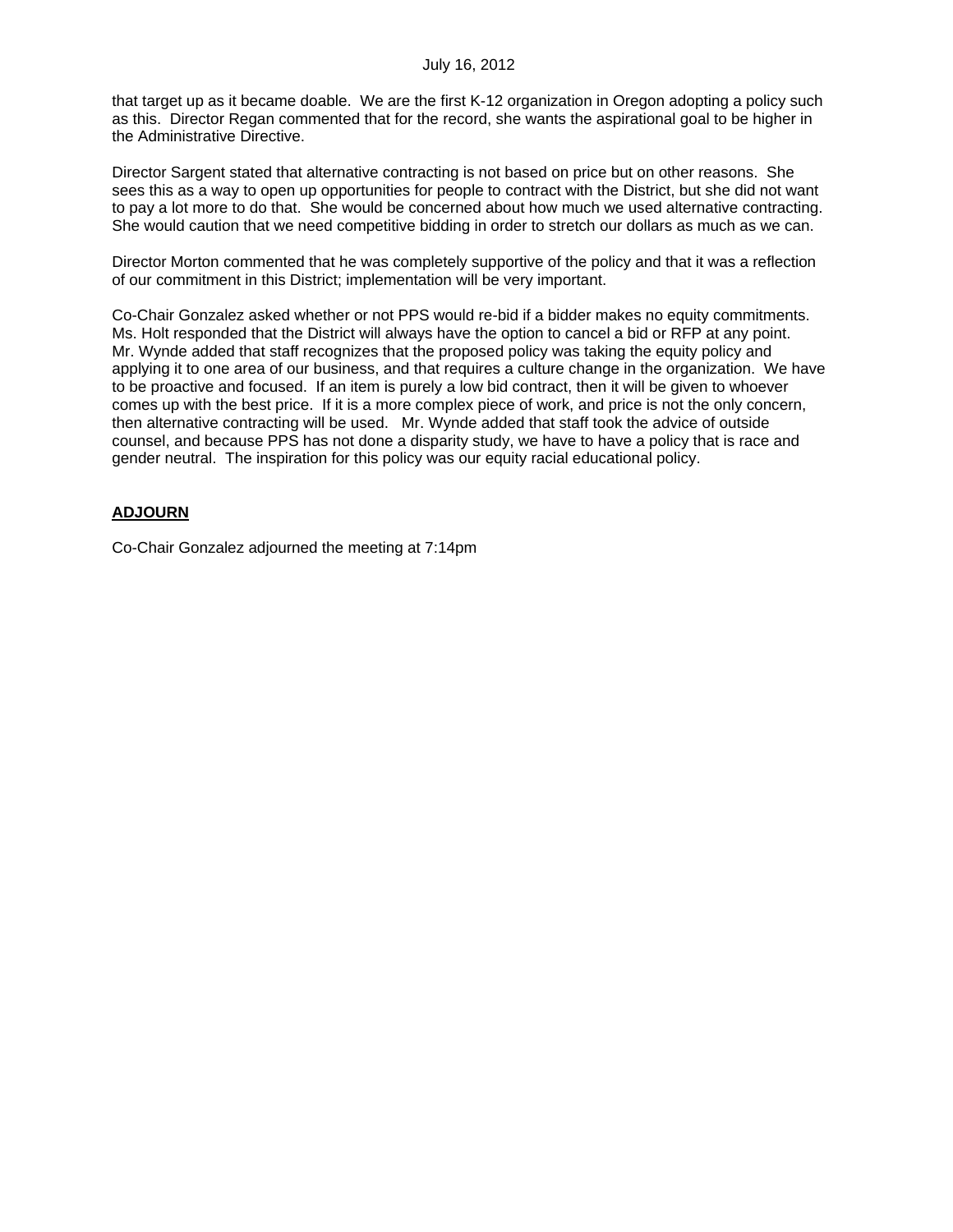# Purchases, Bids, Contracts

The Superintendent RECOMMENDED adoption of the following items:

## Numbers 4625 and 4626

Director Adkins moved and Director Belisle seconded the motion to adopt the above numbered items. The motion was put to a voice vote and passed unanimously (vote: 7-yes, 0-no; with Student Representative Garcia voting yes, unofficial).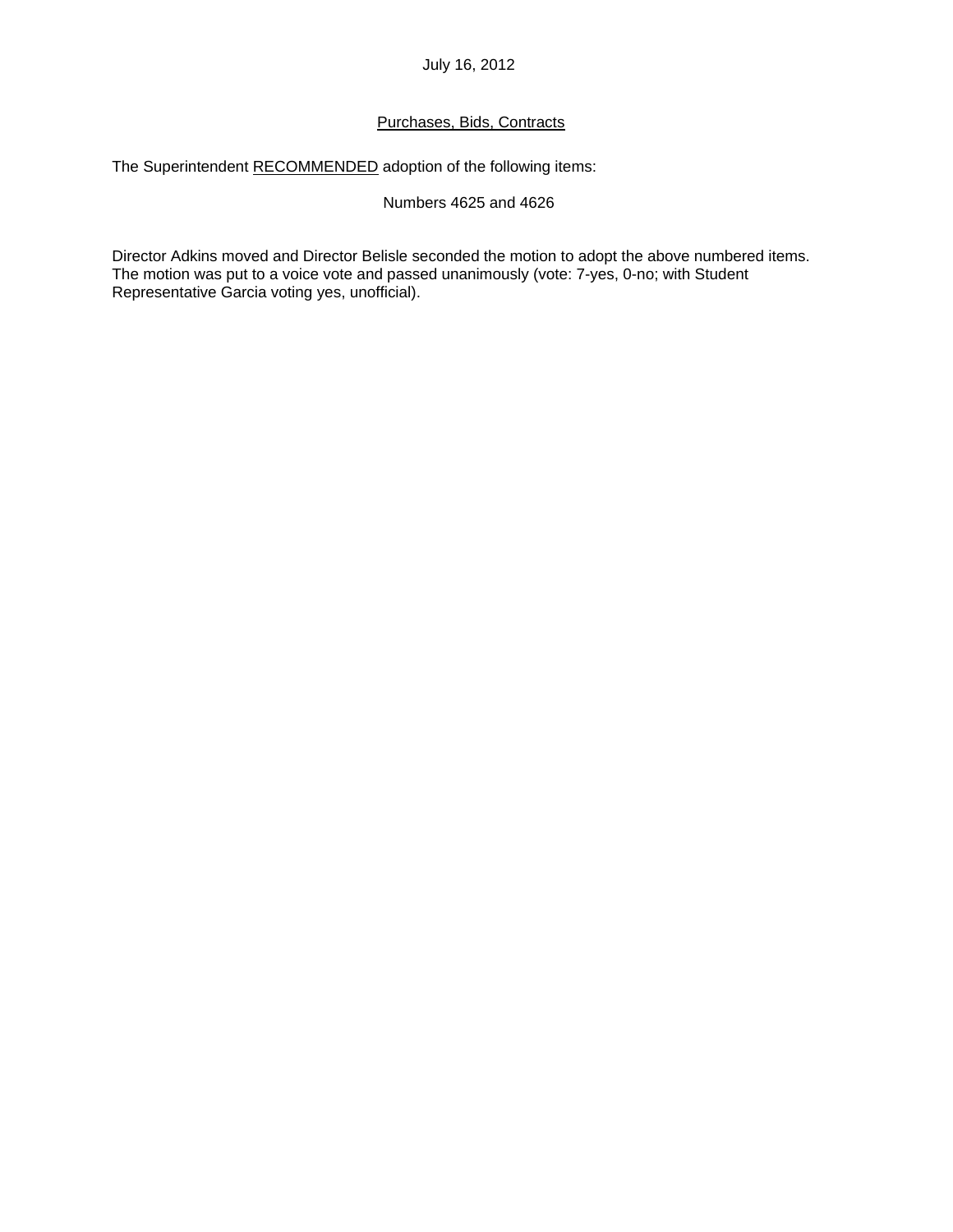## **RESOLUTION No. 4625**

## Revenue Contracts that Exceed \$25,000 Limit for Delegation of Authority

## **RECITAL**

Portland Public Schools ("District") Public Contracting Rules PPS-45-0200 ("Authority to Approve District Contracts; Delegation of Authority to Superintendent") requires the Board of Education ("Board") to enter into and approve all contracts, except as otherwise expressly authorized. Contracts exceeding \$25,000 per contractor are listed below.

## **RESOLUTION**

The Superintendent recommends that the Board approve these contracts. The Board accepts this recommendation and by this resolution authorizes the Deputy Clerk to enter into agreements in a form approved by General Counsel for the District.

## **NEW CONTRACTS**

| <b>Contractor</b> | <b>Contract Term</b>            | <b>Contract Type</b>                 | <b>Description of Services</b>                                                                  | Contract<br>Amount | Responsible<br>Administrator,<br><b>Funding Source</b>     |
|-------------------|---------------------------------|--------------------------------------|-------------------------------------------------------------------------------------------------|--------------------|------------------------------------------------------------|
| Vernon PTA        | 07/01/12<br>through<br>06/30/13 | <b>Personal Services</b><br>PS 59208 | Vernon PK-8: Funds for 0.5<br>FTE for partial reinstatement<br>of school-wide music<br>program. | \$45,000           | S. Higgens<br><b>Fund 299</b><br>Dept. 1284<br>Grant S0253 |

## **NEW INTERGOVERNMENTAL AGREEMENTS / REVENUE ("IGA/Rs")**

| Contractor                                        | <b>Contract Term</b>            | <b>Contract Type</b>                                       | <b>Description of Services</b>                                                                                                                                                                        | Contract<br>Amount | Responsible<br>Administrator,<br><b>Funding Source</b>           |
|---------------------------------------------------|---------------------------------|------------------------------------------------------------|-------------------------------------------------------------------------------------------------------------------------------------------------------------------------------------------------------|--------------------|------------------------------------------------------------------|
| Mt. Hood Cable<br>Regulatory<br>Commission        | 07/17/12<br>through<br>09/30/15 | Intergovernmental<br>Agreement /<br>Revenue<br>IGA/R 59190 | Chapman K-5: Funds will<br>support school's iPad<br><b>Literacy Continuation</b><br>Program focused on<br>meeting 4th and 5th grader<br>reading comprehension<br>skills and technology<br>benchmarks. | \$47,592           | S. Higgens<br><b>Fund 205</b><br>Dept. 9999<br>Grant G1244       |
| City of Portland<br>Children's Investment<br>Fund | 07/01/12<br>through<br>06/30/13 | Intergovernmental<br>Agreement /<br>Revenue<br>IGA/R 59206 | Creative Science Center,<br>Creston Annex & Kelly<br>Center: Grant funds to be<br>used to support three<br>extended day Head Start<br>classrooms at above<br>centers.                                 | \$257,053          | S. Higgens<br><b>Fund 205</b><br>Dept. 9999<br><b>Grant 1270</b> |
| City of Portland Water<br>Bureau                  | 07/01/12<br>through<br>06/30/13 | Intergovernmental<br>Agreement /<br>Revenue<br>IGA/R 59213 | Early Childhood Education<br>Program: Grant funds to be<br>used for lead paint<br>stabilization project in ECE<br>classrooms.                                                                         | \$50,000           | T. Magliano<br><b>Fund 205</b><br>Dept. 5597<br>Grant G0999      |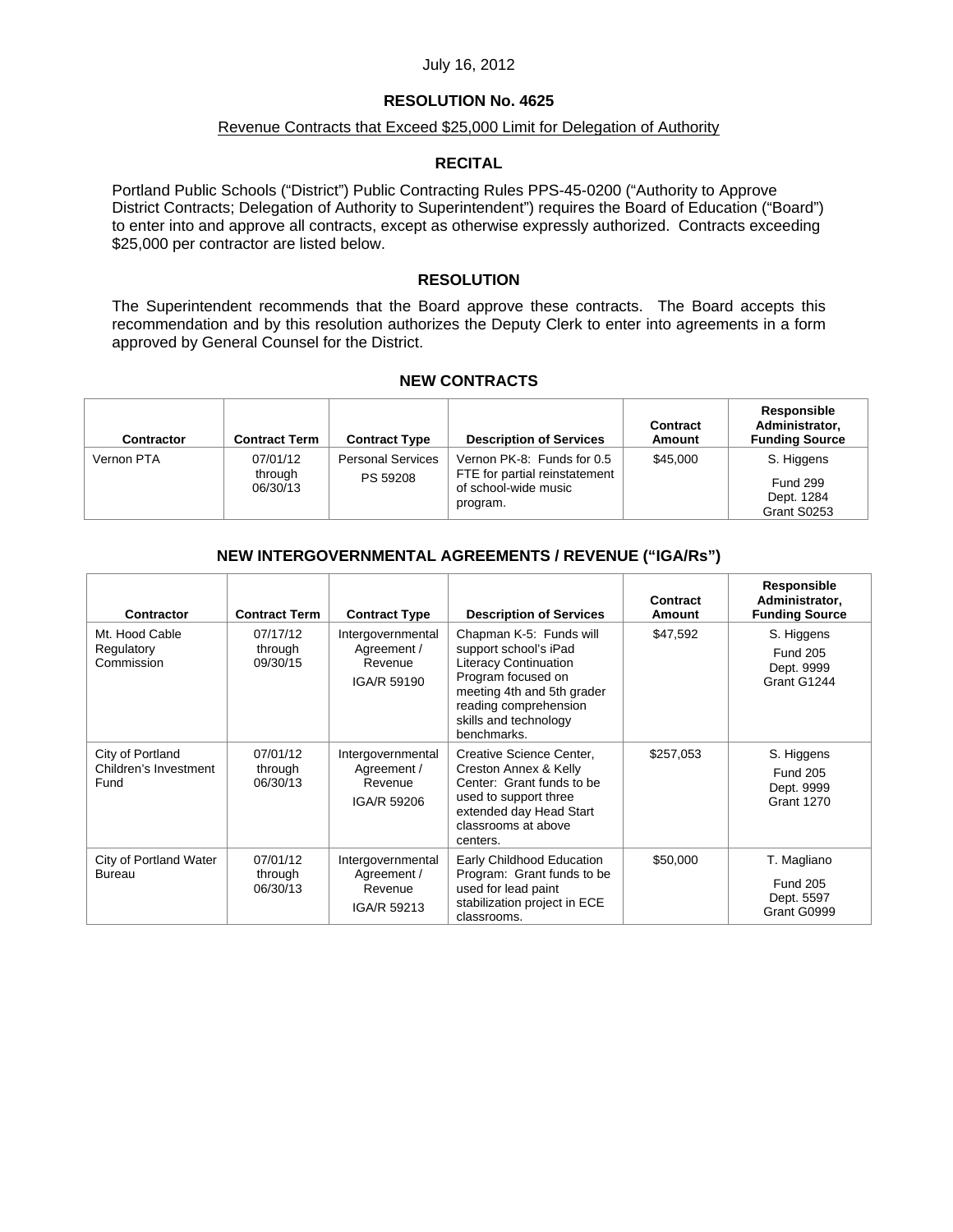# **AMENDMENTS TO EXISTING CONTRACTS**

| Contractor                                                | <b>Contract Term</b>                                     | <b>Contract Type</b>                                                      | <b>Description of Services</b>                                                                                                                              | Amendment<br>Amount.<br><b>Contract Total</b> | Responsible<br>Administrator.<br><b>Funding Source</b> |
|-----------------------------------------------------------|----------------------------------------------------------|---------------------------------------------------------------------------|-------------------------------------------------------------------------------------------------------------------------------------------------------------|-----------------------------------------------|--------------------------------------------------------|
| State of Oregon<br>Department of Human<br><b>Services</b> | 07/17/12<br>through<br>06/30/13<br>Year 2 of<br>Contract | Intergovernmental<br>Agreement /<br>Revenue<br>IGA/R 58340<br>Amendment 2 | District-wide: One-year<br>extension to contract for<br>culturally-specific and<br>targeted outreach services<br>for enrollment in Healthy<br>Kids program. | \$98,100<br>\$200,960                         | L. Poe<br><b>Fund 205</b><br>Dept. 9999<br>Grant G1174 |
| <b>Multnomah County</b>                                   | 07/01/12<br>through<br>06/30/13<br>Year 6 of<br>Contract | Lease Agreement<br>IGA/R 55597<br>Amendment 1                             | King Neighborhood Facility:<br>One-year extension of<br>space lease agreement.                                                                              | \$68,583<br>\$362,951                         | T. Magliano<br><b>Fund 101</b><br>Dept. 9999           |

# **LIMITED SCOPE REAL PROPERTY AGREEMENTS and AMENDMENTS**

| Contractor                                 | <b>Contract Term</b>                                     | <b>Contract Type</b>                          | <b>Description of Services</b>                                                                     | <b>Amendment</b><br>Amount (as<br>relevant),<br><b>Contract Total</b> | Responsible<br>Administrator,<br><b>Funding Source</b> |
|--------------------------------------------|----------------------------------------------------------|-----------------------------------------------|----------------------------------------------------------------------------------------------------|-----------------------------------------------------------------------|--------------------------------------------------------|
| Multnomah Education<br>Service District    | 07/01/12<br>through<br>06/30/13<br>Year 2 of<br>Contract | Lease<br>Agreement<br>LA 58580<br>Amendment 1 | Ramona Building: One-year<br>extension of sublease of site<br>for pre-K Early Learning<br>Academy. | \$1<br>\$2                                                            | T. Magliano<br><b>Fund 101</b><br>Dept. 9999           |
| Albina Head Start                          | 07/01/12<br>through<br>06/30/13<br>Year 2 of<br>Contract | Lease<br>Agreement<br>LA 58581<br>Amendment 1 | Ramona Building: One-year<br>extension of sublease of site<br>for pre-K Early Learning<br>Academy. | \$1<br>\$2                                                            | T. Magliano<br><b>Fund 101</b><br>Dept. 9999           |
| Portland Institute for<br>Contemporary Art | 08/15/12<br>through<br>09/30/12                          | Lease<br>Agreement<br>R 59201                 | Washington-Monroe HS Site:<br>Six-week lease of site for<br>public Time-Based Art<br>festival.     | \$11,500                                                              | T. Magliano<br><b>Fund 101</b><br>Dept. 9999           |

*N. Sullivan*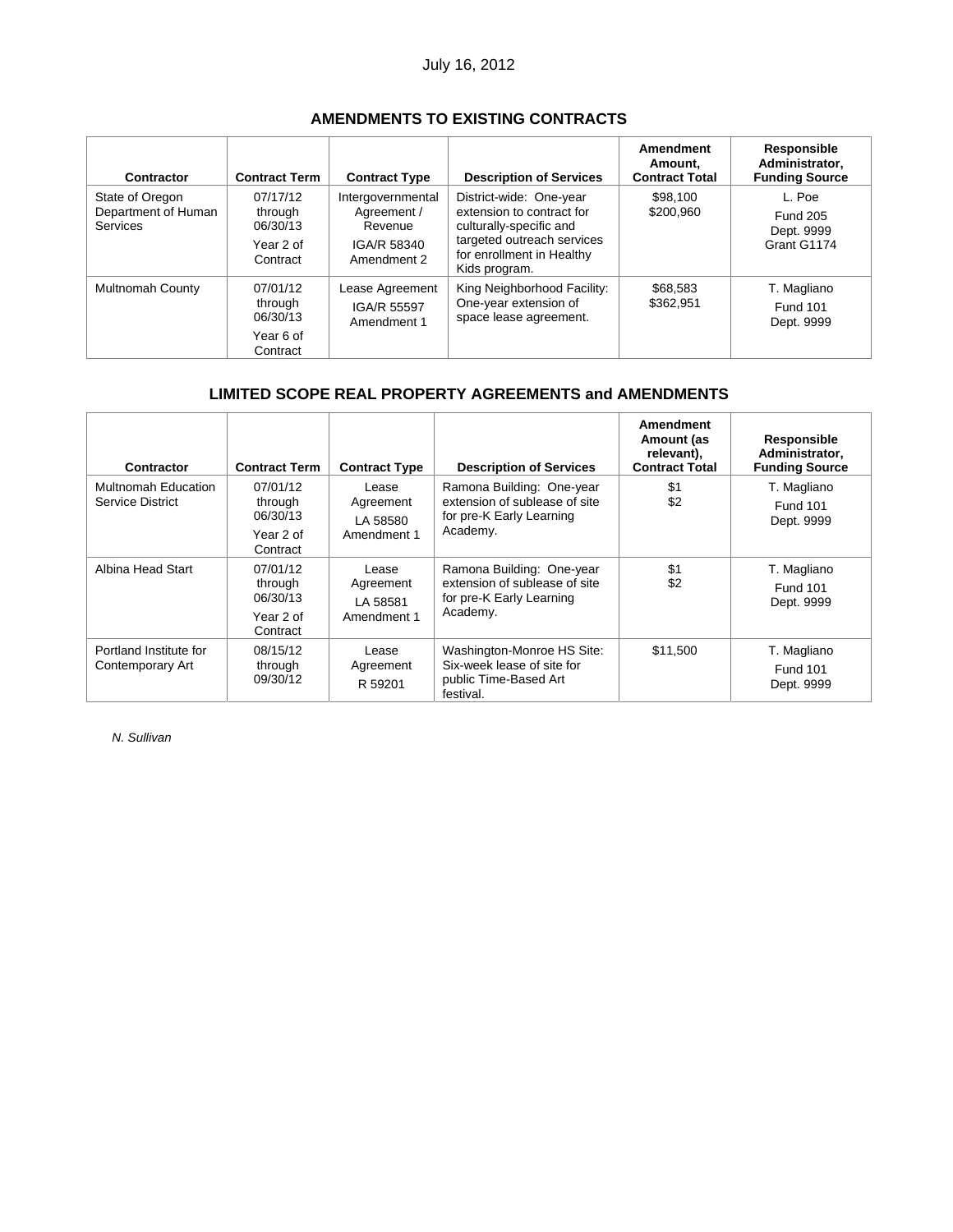#### **RESOLUTION No. 4626**

#### Personal / Professional Services, Goods, and Services Expenditure Contracts Exceeding \$150,000 for Delegation of Authority

## **RECITAL**

Portland Public Schools ("District") Public Contracting Rules PPS-45-0200 ("Authority to Approve District Contracts; Delegation of Authority to Superintendent") requires the Board of Education ("Board") enter into contracts and approve payment for products, materials, supplies, capital outlay, equipment, and services whenever the total amount exceeds \$150,000 per contract, excepting settlement or real property agreements. Contracts meeting this criterion are listed below.

#### **RESOLUTION**

The Superintendent recommends that the Board approve these contracts. The Board accepts this recommendation and by this resolution authorizes the Deputy Clerk to enter into agreements in a form approved by General Counsel for the District.

| Contractor                                                                          | <b>Contract Term</b>            | <b>Contract Type</b>                                | <b>Description of Services</b>                                                                                                                                 | Contract<br>Amount | <b>Responsible</b><br>Administrator,<br><b>Funding Source</b> |
|-------------------------------------------------------------------------------------|---------------------------------|-----------------------------------------------------|----------------------------------------------------------------------------------------------------------------------------------------------------------------|--------------------|---------------------------------------------------------------|
| TBD - Responses<br>received on<br>07/12/12; vendor<br>selection under<br>evaluation | 07/16/12<br>through<br>10/01/12 | Construction<br>$C59$ xx                            | Madison HS: Construction<br>services for new track; part of<br>the Great Fields Project; ITB<br>2012-1510.                                                     | NTE \$375,000      | T. Magliano<br><b>Fund 438</b><br>Dept. 5597<br>Project J0719 |
| <b>EduPoint</b><br>Educational<br><b>Systems LLC</b>                                | 07/17/12<br>through<br>06/30/17 | Software and<br><b>Related Services</b><br>SW 59157 | District-wide: Purchase.<br>installation, and support<br>services for student<br>information system; joint<br>cooperative procurement with<br>Salem-Keizer SD. | \$681,707          | D. Milberg<br><b>Fund 407</b><br>Dept. 5581<br>Project A1009  |
| Copytronix                                                                          | 08/01/12<br>through<br>07/31/17 | <b>Services</b><br>GS 59xxx                         | District-wide: Imaging<br>Services staffing and<br>associated copy, print, and<br>bindery equipment; RFP<br>2012-1468.                                         | \$3,656,760        | D. Milberg<br><b>Fund 101</b><br>Dept. 5581                   |

#### **NEW CONTRACTS**

## **NEW INTERGOVERNMENTAL AGREEMENTS ("IGAs")**

No New IGAs

## **AMENDMENTS TO EXISTING CONTRACTS**

No Amendments to Existing Contracts

*N. Sullivan*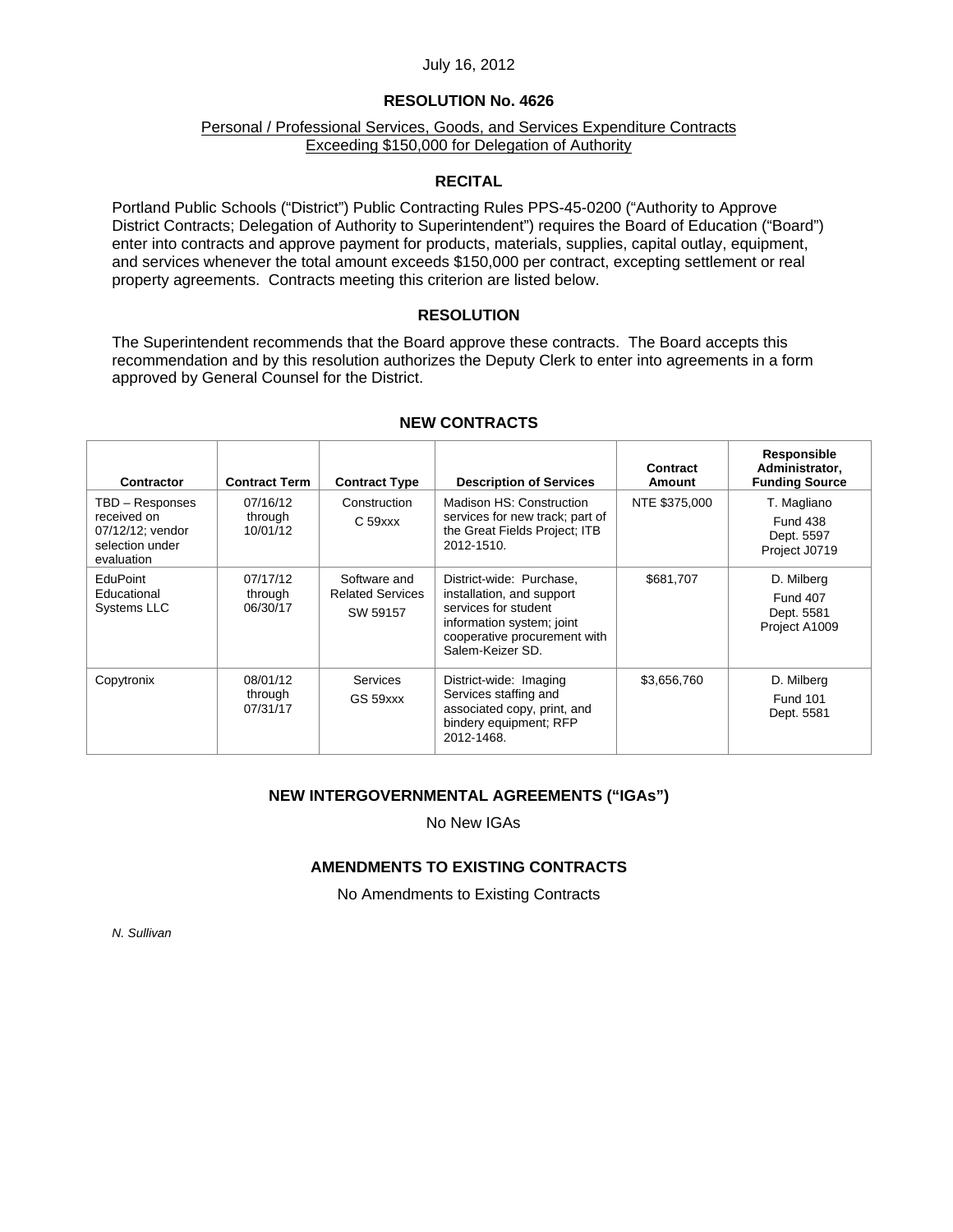# Other Matters Requiring Board Action

The Superintendent RECOMMENDED adoption of the following items:

Numbers 4627 through 4633

During the Committee of the Whole, Director Sargent moved and Director Regan seconded the motion to adopt Resolution 4627. The motion was put to a voice vote and passed unanimously 7-0 (vote: 7 yes, 0-no, with Student Representative Garcia voting yes, unofficial).

During the Committee of the Whole, Director Adkins moved and Director Knowles seconded the motion to adopt Resolution 4628. The motion was put to a voice vote and passed unanimously 7-0 (vote: 7 yes, 0-no, with Student Representative Garcia voting yes, unofficial).

During the Committee of the Whole, Director Morton moved and Director Knowles seconded the motion to adopt Resolution 4629. The motion was put to a voice vote and passed unanimously 7-0 (vote: 7 yes, 0-no, with Student Representative Garcia voting yes, unofficial).

During the Committee of the Whole, Director Knowles moved and Director Regan seconded the motion to adopt Resolution 4630. The motion was put to a voice vote and passed unanimously 6-0 (vote: 6 yes, 0-no [Gonzalez abstaining], with Student Representative Garcia voting yes, unofficial).

During the Committee of the Whole, Director Gonzalez moved and Director Morton seconded the motion to adopt Resolution 4631. The motion was put to a voice vote and passed unanimously 6-0 (vote: 6-yes, 0-no [Belisle abstaining], with Student Representative Garcia voting yes, unofficial).

Director Adkins moved and Director Belisle seconded the motion to adopt Resolutions 4632 and 4633. The motion was put to a voice vote and passed unanimously (vote: 7-yes, 0-no; with Student Representative Garcia voting yes, unofficial).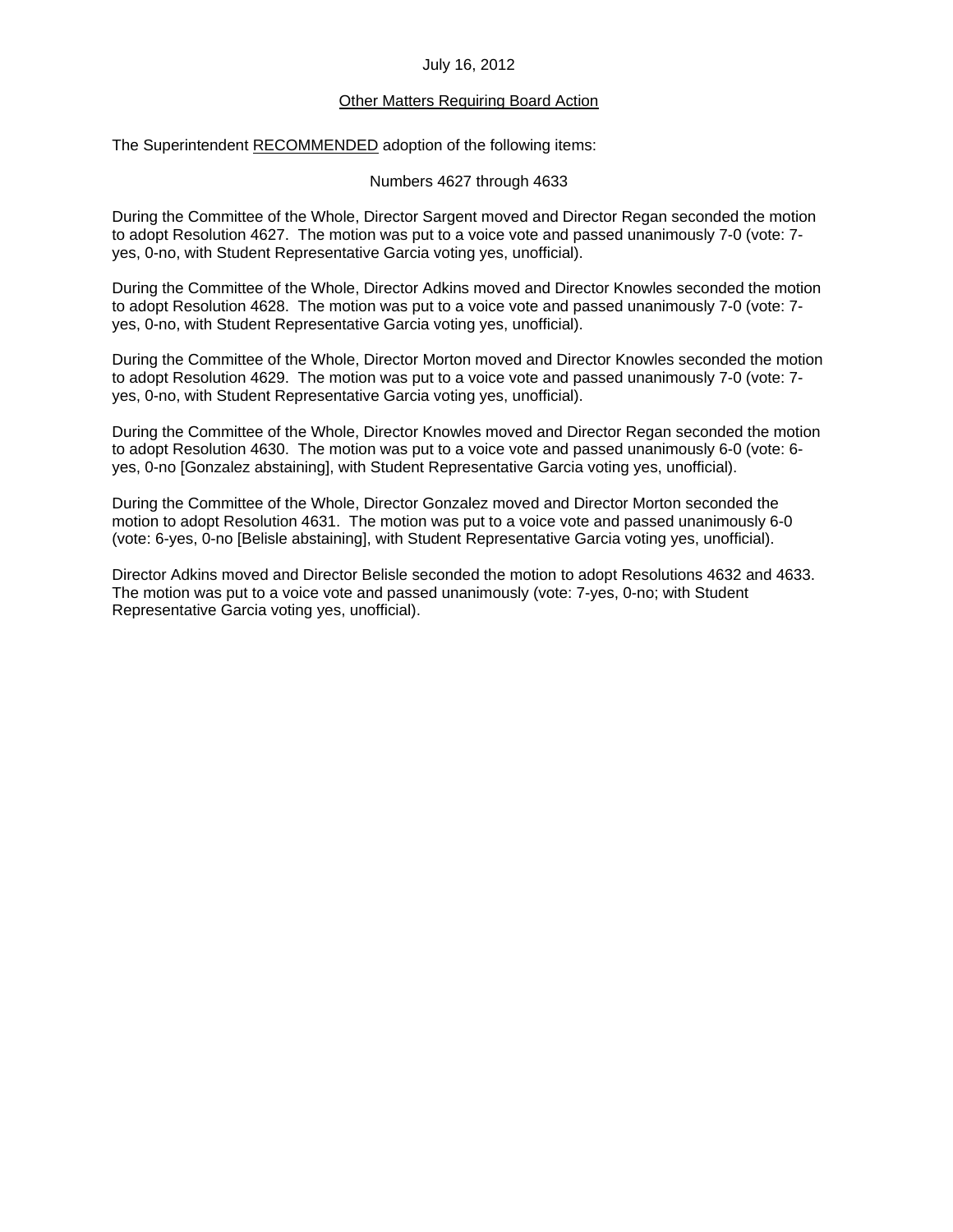## **RESOLUTION No. 4627**

## Authorizing the Sale of the Benson Construction Technology Program House on 4225 NE Mallory Avenue

## **RECITALS**

- A. On October 27, 2008, by way of Resolution No. 3993, the Board of Education ("Board") declared the property consisting of two lots at 4225 and 4231 NE Mallory Avenue, Portland, Oregon 97211 ("Site") surplus for the purpose of building homes by the Benson Polytechnic High School Construction Technology Program ("Benson Program").
- B. The Benson Program offers training in residential home construction to Benson Polytechnic high school students through the design and hands-on participation in the construction of a complete home.
- C. In June 2012, the Benson Program completed the construction of a single family residence on one of two lots on this Site.
- D. The District listed the home with a licensed real estate broker on June 18, 2012 for a list price of \$305,000.
- E. The District received a purchase offer of \$320,000 from Ashley Erdahl on June 24, 2012. The offer is subject to purchaser's financing approval, a professional inspection report. agreement on any repairs identified by such report, and Board approval of the sale.

## **RESOLUTION**

- 1. The Board hereby authorizes the Deputy Clerk to enter into and execute a purchase-sale agreement for \$320,000 and other required sale documents in a form approved by District General Counsel with Ashley Erdahl for the residence and real property located at 4225 NE Mallory Avenue.
- 2. The Board authorizes the payment of related closing costs and realtor fees.
- 3. Net proceeds from the sale will be deposited in Fund 299 to support the activities of the Benson Construction Technology Program.

*C.J. Sylvester /T. Magliano / B. Alexander*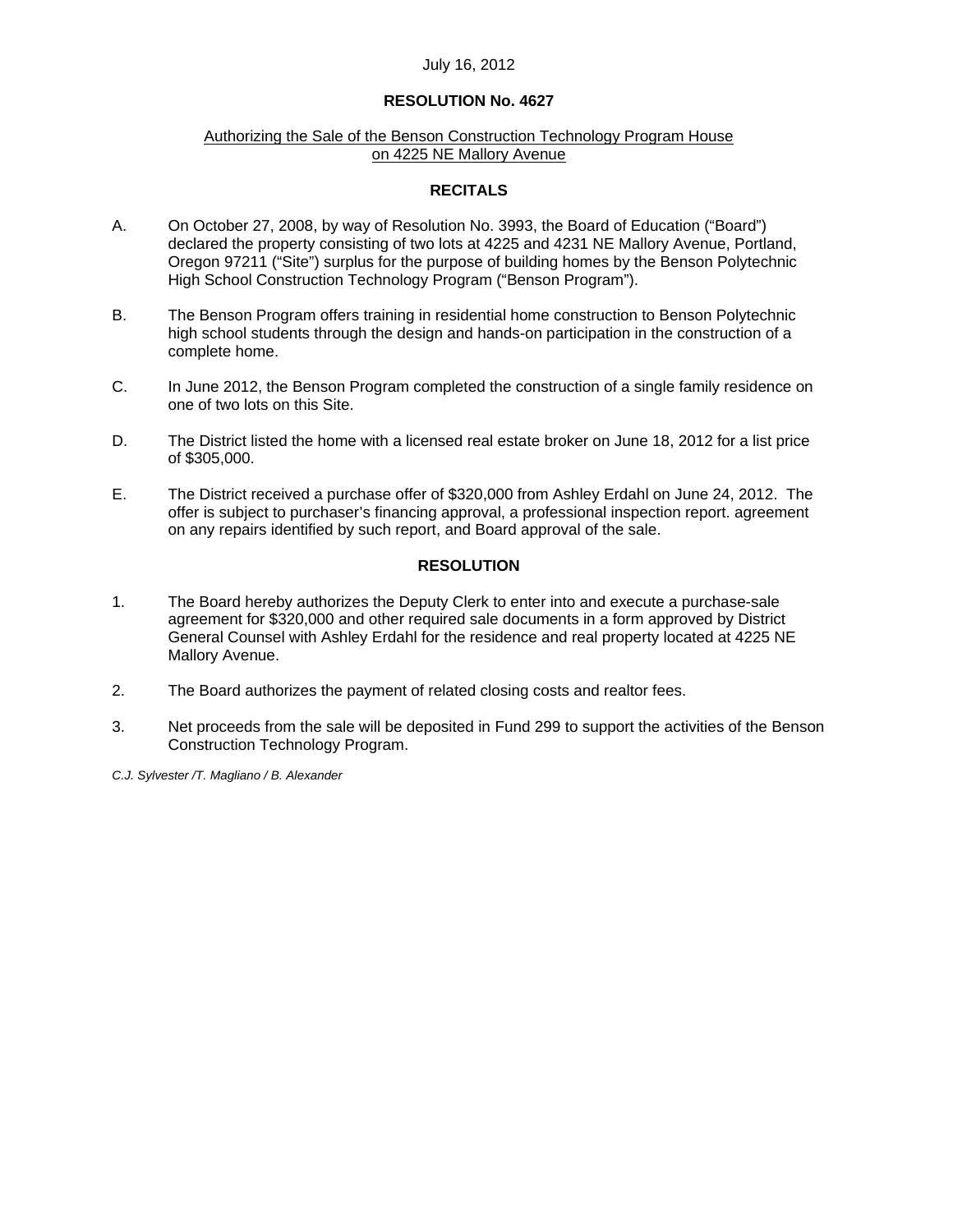#### **RESOLUTION No. 4628**

#### Resolution Authorizing a Financing Arrangement with Multnomah Education Service District

## **RECITALS**

- A. Schools need a reliable and effective student information system ("SIS") to track student enrollment, attendance, demographic information, grades, progress toward graduation, schedules, discipline, immunizations, and special services. Portland Public Schools ("District") relies on accurate SIS data to submit to the Oregon Department of Education for its state school funding and for mandated accountability reports, and to use for Milestones and other student achievement reporting.
- B. The District adopted its current student information system (eSIS) in partnership with the Multnomah Education Service District ("MESD") during the 2002-03 school year. Pearson School Systems acquired eSIS in November, 2010, and announced shortly thereafter that they would no longer provide technical support after July 1, 2012. They have since agreed to extend this date to July 1, 2013, with no further extensions.
- C. In early 2011, the District and other Oregon districts and ESDs formed a consortium representing 70% of the Oregon K-12 student population to select a new student information system. An extensive state-wide evaluation and procurement process resulted in execution of a master contract with an established SIS vendor, Edupoint, in March, 2012 for its "Synergy" Education Platform. The District wishes to implement Edupoint in Fall of 2013.
- D. MESD has offered to finance a significant portion of the licensing and implementation cost for its component districts, and additionally will pay 10% of the purchase price. Repayment of the financing will be due in three payments in fiscal years 2014-15, 2015-16 and 2016-17. The District has sufficient existing capital funds available to support most of the implementation costs but not for the upfront costs of this project and, therefore, wishes to finance the software licensing and related expenses at an estimated cost of \$471,000.
- E. ORS 281.390 authorizes the District to obtain financing for real or personal property, including computer software purchases and licenses.

## **RESOLUTION**

- 1. The District is hereby authorized to obtain financing from MESD pursuant to ORS 271.390 for the costs associated with the acquisition of Edupoint student information system software. The maximum principal amount of all financings that are authorized by this resolution and that are outstanding at any time shall not exceed \$500,000, and the final maturity date of any financing authorized by this resolution shall not exceed five years from the date of this resolution.
- 2. Any financing authorized by this resolution (a "Financing") may be secured by a pledge of the District's full faith and credit, and shall be payable from all legally available funds of the District.
- 3. The Chief Financial Officer of the District or the person designated by the Chief Financial Officer of the District to act under this resolution (each of whom is referred to in this resolution as a "District Official") may, on behalf of the District and without further action by the Board of Education:
	- a. participate in the preparation of, authorize the distribution of, and deem final any disclosure documents that are desirable for any Financing;
	- b. establish the final principal amounts, maturity dates, interest rates, payment terms and dates, and other terms of any Financing, subject to the limitations of this resolution;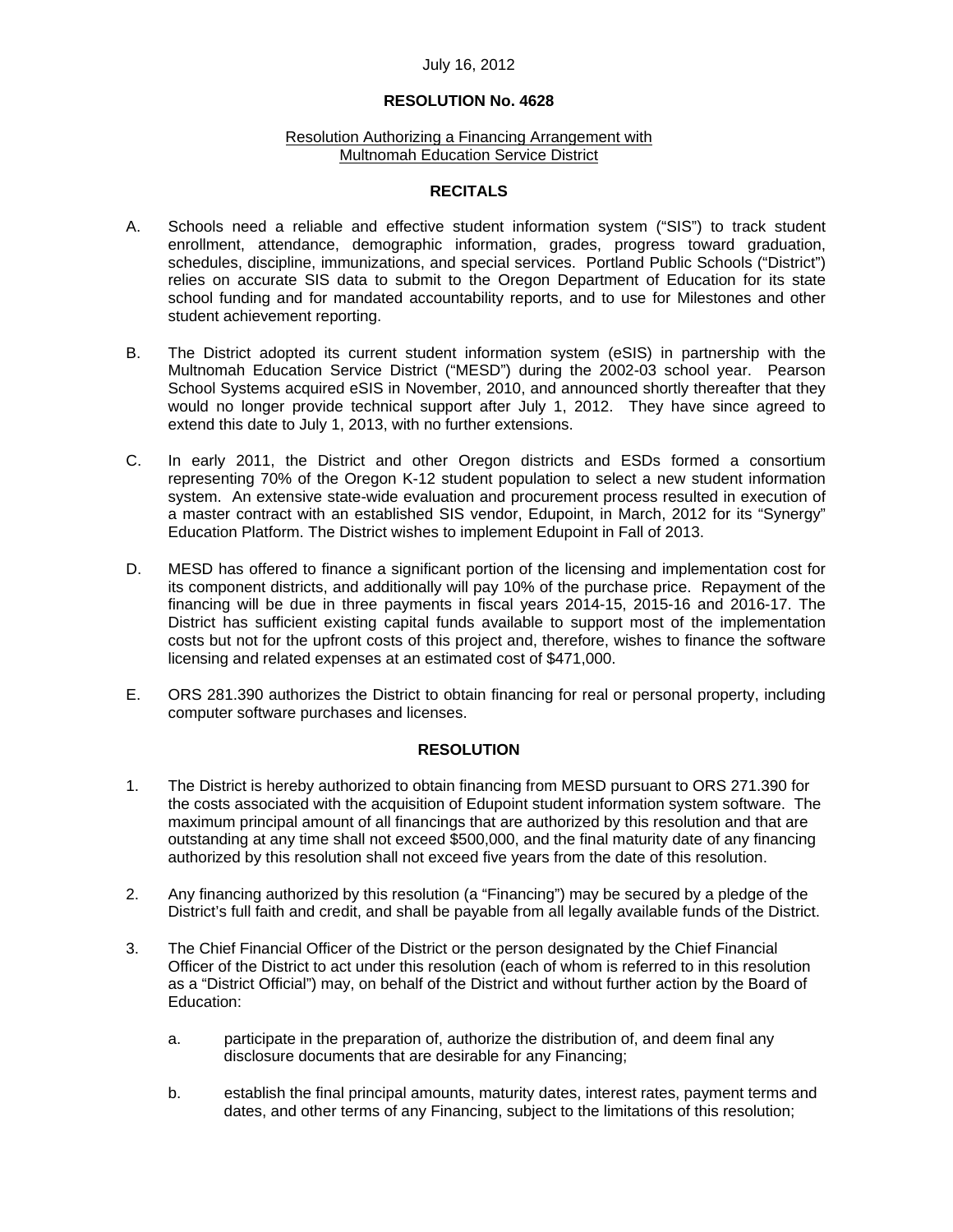- c. enter into covenants to secure any Financing; and
- d. execute and deliver any documents that are desired to obtain any Financing, and take any other action in connection with any Financing under this resolution that the District Official determines will be advantageous to the District.

*N. Sullivan*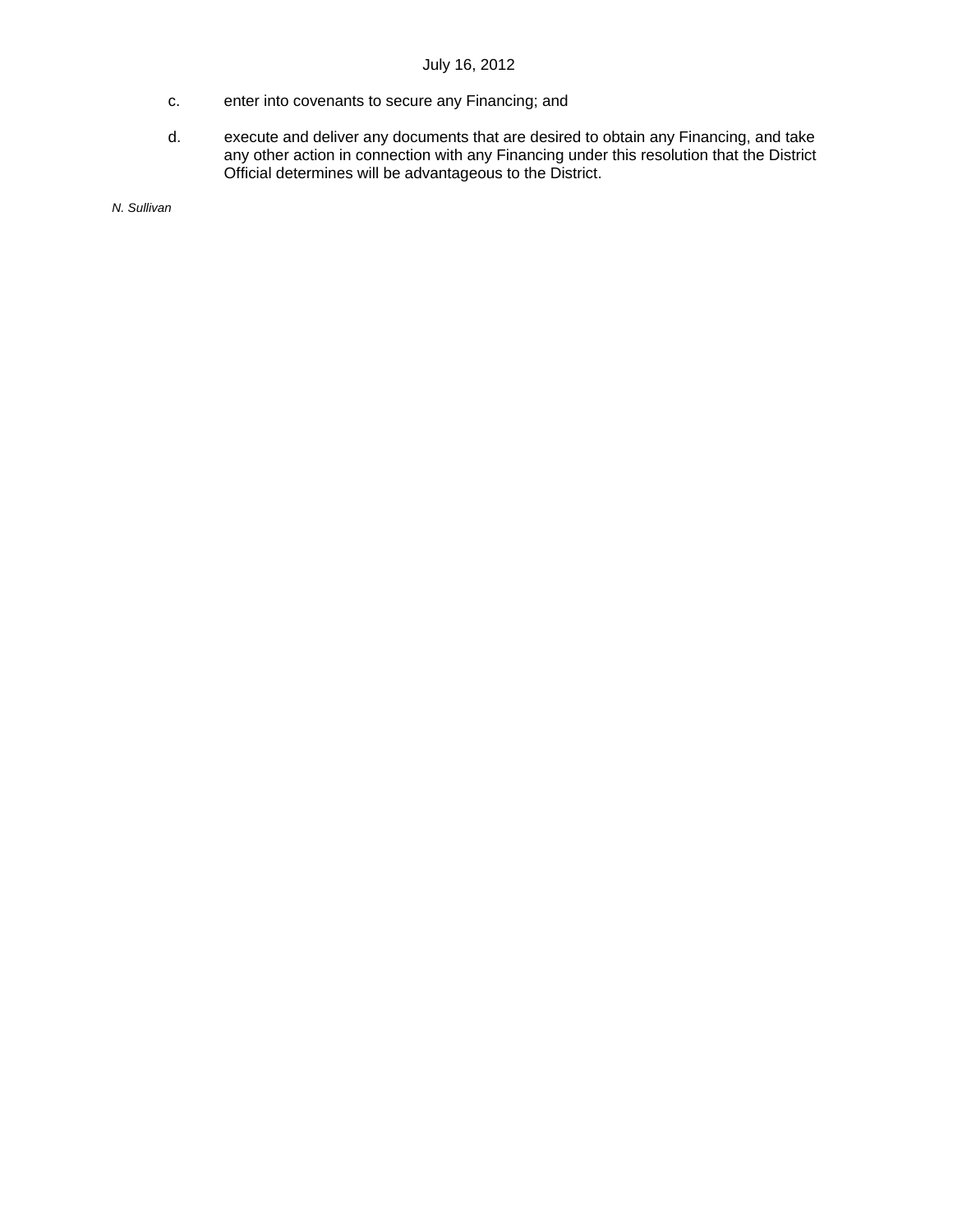## **RESOLUTION No. 4629**

#### Adoption of Portland Public Schools Equity in Public Purchasing and Contracting Policy, Policy 8.50.095-P

## **RECITALS**

- **A.** In the Racial Educational Equity Policy, adopted by the Board of Education ("Board") in May, 2011, the Board affirmed the intent of the school district to affirmatively overcome the educational barriers that have resulted in a persistent, unacceptable achievement gap for students of color.
- **B.** Under-utilization of small businesses, particularly those owned by people of color, perpetuates inequities for our students as well as our business partners. Portland Public Schools ("PPS") has the opportunity, and the responsibility, to reduce inequities in workforce hiring of its contractors. The business community has a role to play in the success of our students, and there is opportunity for synergy between local businesses and PPS in providing students exposure to career learning engagements.
- **C.** PPS staff has been developing a policy to address these issues since 2009 but this work increased in focus and urgency in 2012 when the board directed staff to develop a Minority, Women, and Emerging Small Businesses (MWESB) policy as part of the action plan for the Racial Educational Equity Policy. A number of meetings with stakeholders and business leaders from our communities of color have taken place to review the draft policy. The Board reviewed a working draft at its May 29, 2012 meeting. The final draft reflects feedback from these community stakeholders and business leaders as well as the Board.

## **RESOLUTION**

The Board of Education for Portland Public Schools reviewed recommendations from the superintendent to adopt the Equity in Public Purchasing and Contracting Policy. Per District Policy (1.70.020-P), the Board of Education is required to place any new policy on the District website for a 21-day public review. Having fulfilled this obligation and having received no public input on the proposed policy amendment, the Board of Education supports the proposed policy language for adoption.

## **PROPOSED POLICY:**

## **Portland Public Schools Equity in Public Purchasing and Contracting Policy, Policy 8.50.095-P**

In 2011, the Board of Education ("Board") adopted the Portland Public Schools Racial Educational Equity Policy, 2.10.010. In that policy, the Board affirmed the intent of the school district to affirmatively overcome the educational barriers that have resulted in a persistent, unacceptable achievement gap for students of color. Complex societal and historical factors contribute to the inequities our students face. The District must address and overcome these inequities and institutional racism, providing students with the support and opportunity to succeed, make productive life decisions and give each student the support to meet his or her highest potential.

The Board recognizes that the historical under-utilization of small businesses, particularly those owned by people of color, perpetuates inequities not only for our students but for our business partners and our broader community. This is a challenge for the District and for the entire Portland metropolitan community.

Modeling equity in District business practices will further enhance achievement of goals established in its Racial Educational Equity Policy. It is the District's goal to maximize fair and equitable opportunities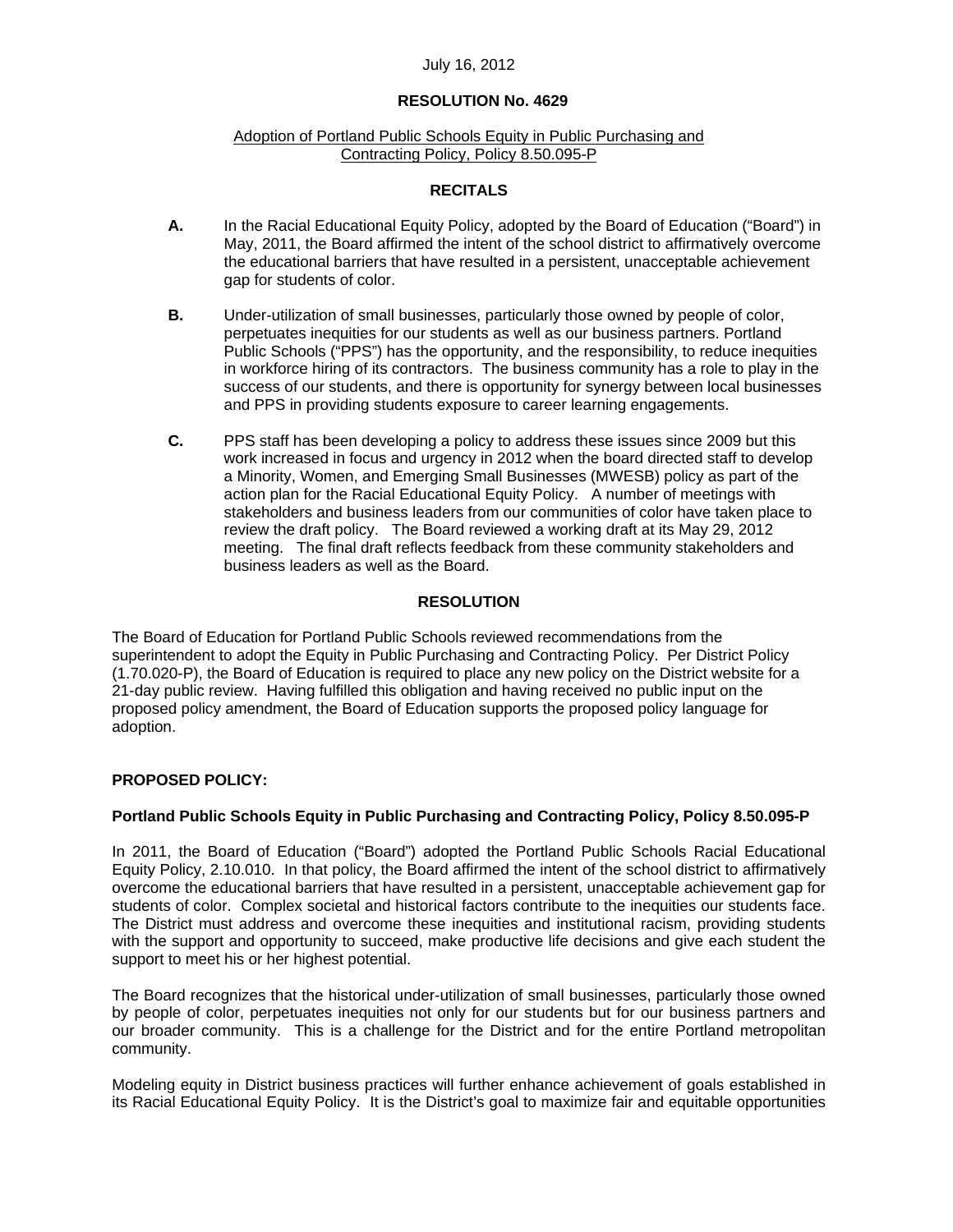to Portland's diverse populations, promote prosperity in all segments of Portland's diverse communities, foster economic growth and expand competition in the market.

As a K-12 entity, there is no current statutory obligation on the District to implement a minority, women and/or emerging small business program. However, as one of the largest employers in the Portland metropolitan area the District has an opportunity to make a difference. Personnel costs (in the form of salaries and benefits) are the largest component of the District's budget. However, the District's annual expenditure through its purchasing and contracting activities is significant. It is recognized that the District's purchasing and contracting expenditures impact our local community and economy, including businesses, parents and children.

## **OBJECTIVES OF THE POLICY**

The District will significantly change its practices in order to achieve and maintain equity in its purchasing and contracting activities, to achieve and maintain an equitable and diverse contractor workforce and to leverage its contracts to further enhance career learning opportunities for students.

Therefore, the Board establishes the District's **Equity in Public Purchasing and Contracting Policy**  with the following goals:

- **The District will provide professional, supplier, construction and personal service purchasing** and contracting opportunities to small businesses that have been historically under-utilized, including businesses owned by people of color and women.
- **The District will ensure apprenticeship opportunities in the construction trades and will promote** construction employment opportunities for people of color and women.
- The District will continue to provide career learning opportunities for students, providing them exposure to various potential career paths, including, but not limited to, architecture, engineering and related services, legal and accounting services, as well as building trades and construction work.

The District will achieve these objectives as follows:

## **BUSINESS EQUITY**

The District aims to provide greater professional, supplier, and construction opportunities to minority-owned businesses, women-owned businesses and emerging small businesses. By diversifying our public purchasing and contracting spend the District will positively, and more equitably, impact a greater number of businesses and families.

All District departments and budget holders will actively search out and open their purchasing and contracting opportunities to minority-owned businesses, women-owned businesses and emerging small businesses. District departments will establish specifications for goods and services, personal services, architecture, engineering and construction that encourage competition while meeting District needs. The District will develop its bid packages, contract terms, and work scopes to allow for businesses of all sizes to respond to its solicitation and business opportunities. The District will scope certain bid packages for small businesses.

The District will improve its efforts in this regard over time, looking to established successful models as well as working closely with community stakeholders to innovate and improve our public purchasing and contracting approaches.

## **CONTRACTOR WORKFORCE EQUITY**

The District will increase the numbers of women and minorities in the construction trades through apprenticeship opportunities on District construction contracts. It is recognized that there are established public agency programs addressing contractor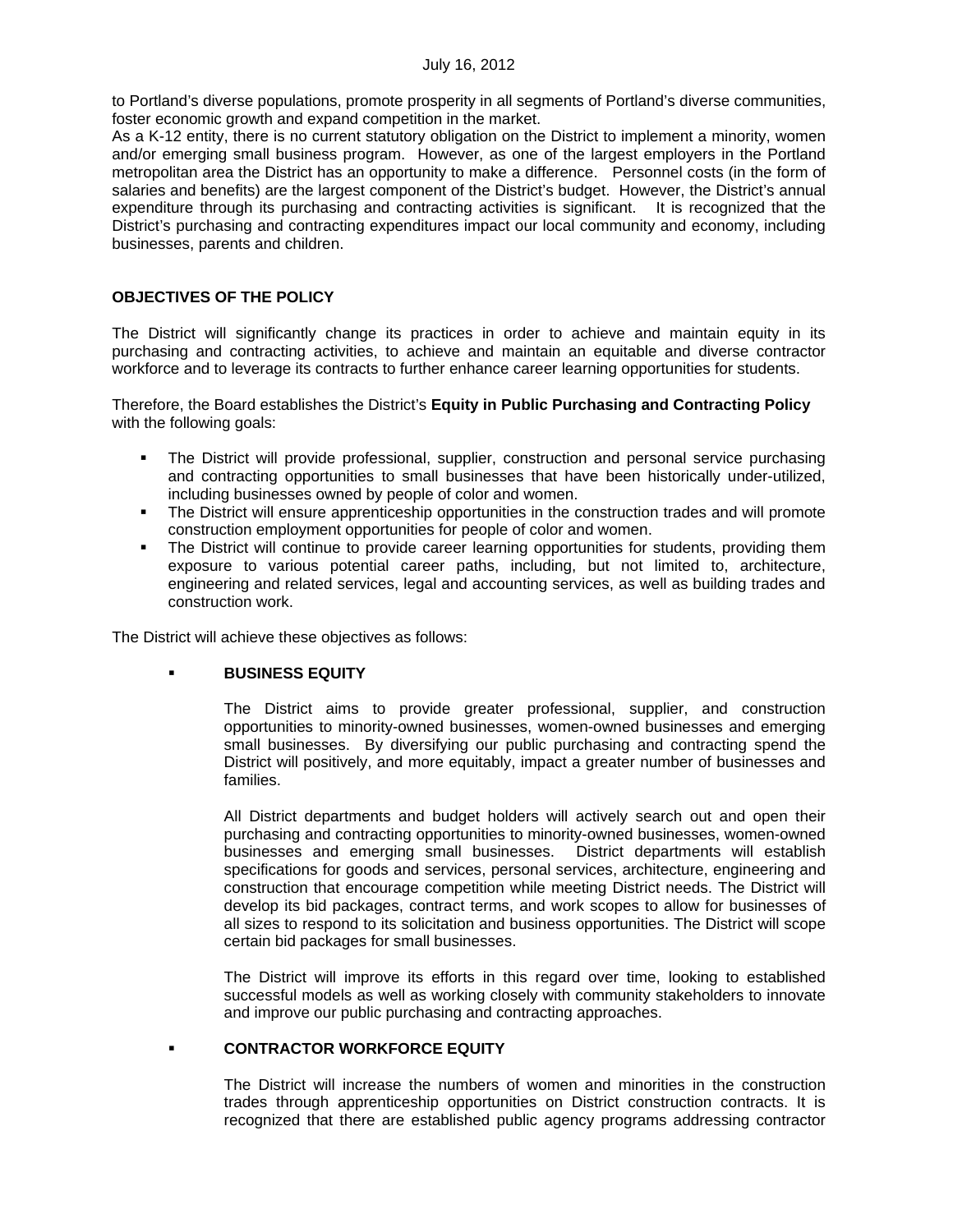workforce equity. Therefore, the District intends to partner with other public agencies which have already successfully implemented such programs or, alternately, create programs and procedures that closely replicate existing programs.

## **CAREER LEARNING EQUITY**

The District will leverage its public contracting activity to expand the number of young people of color and young women participating in a wide variety of career learning programs. The District has a developing system of career learning programs in schools. The District will enhance existing programs by establishing expectations for District contractors, particularly on larger contracts, requiring their participation in the District's career learning programs.

## **RESPONSIBILITY AND ACCOUNTABILITY**

The Board will hold the Superintendent and all District departments and schools accountable for making measurable progress toward these objectives. Every Portland Public Schools employee is responsible for the success and achievement of all students. Every District department and school is responsible to further equity in the District's public contracting activities.

The Board recognizes that these are long term goals requiring work and resources to implement across all schools and departments. The Board directs the Superintendent to develop an action plan for implementation of this policy, with clear accountability and metrics, including resourcing, which will result in measurable results on a regular basis toward achieving these objectives. Such action plan will identify specific staff leads on all key work and include clear procedures for District schools and staff. The Superintendent will present the Board with an Administrative Directive within three months of adoption of this policy. Thereafter, the Superintendent will report on progress towards these objectives at least once per year, and will provide the Board with an updated Administrative Directive annually.

*N. Sullivan/D.Wynde*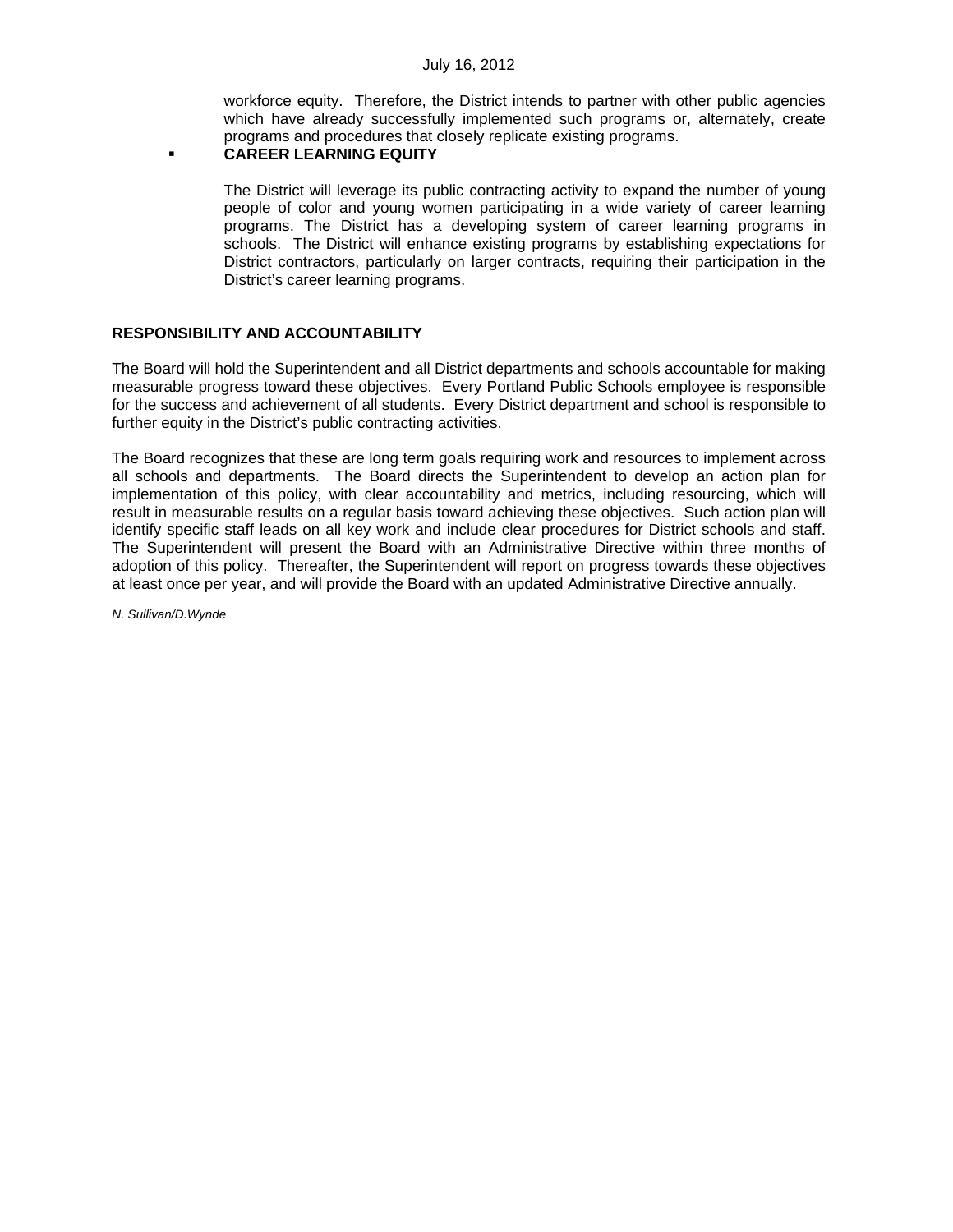## **RESOLUTION No. 4630**

## **Election of Board Chairperson**

Director Martin Gonzalez is hereby elected Chairperson of the Board for the period July 17, 2012, until the first regular meeting of the Board in January 2013, and until, respectively, his/or her successor is elected.

## **RESOLUTION No. 4631**

## Election of Board Vice-Chairperson

Director Greg Belisle is hereby elected Vice-Chairperson of the Board for the period July 17, 2012, until the first regular meeting of the Board in January 2013, and until, respectively, his/or her successor is elected.

## **RESOLUTION No. 4632**

## Board Zone Redistricting

## **RECITALS**

- A. Following each decennial US Census, all local governments are required to apply new demographic data to existing electoral boundaries, attempting to equalize population among electoral regions.
- B. For Portland Public Schools (PPS), this requires us to rezone board zones to have nearly equal population in each zone.
- C. PPS Board members run district-wide, but must reside in one of seven defined electoral zones.
- D. Staff contracted with the Population Research Center (PRC) at Portland State University (PSU) to prepare two options for the Board to consider. The PRC at PSU has prepared most analyses and recommendations for all Metro area local governments.
- E. In a report prepared by PRC and at a study session on June  $18<sup>th</sup>$ , the Board was presented with two options:
	- Option 1: The first option uses a variety of criteria to ensure nearly equal population among board zones while attempting to minimize changes to existing board zone boundaries.
	- Option 2: The second option uses the same criteria for ensuring nearly equal population among board zones, but attempts as nearly as possible to align board zone boundaries with existing PPS high school attendance boundaries.

# **RESOLUTION**

The Board approves the first option outlined, which ensures nearly equal population among board zones while attempting to minimize changes to existing board zone boundaries.